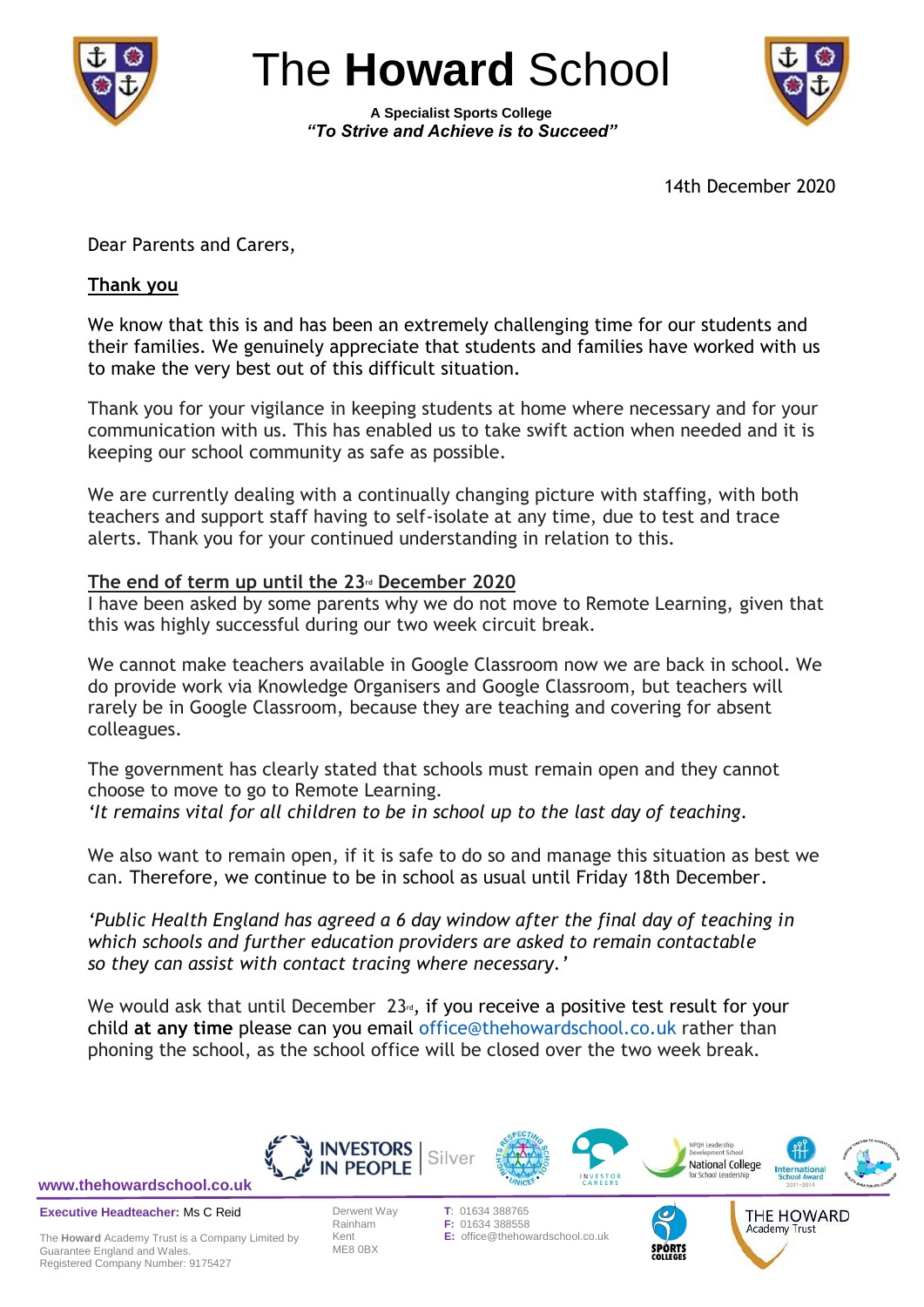# **Christmas Jumpers and wearing non- school clothes**

Year 7 will have the opportunity to wear their own clothes and ideally a Christmas jumper on Wednesday 16.12.20 and every other year group will have the same opportunity on Friday 18.12.20. We ask that students donate £1 and then e will divide this money between 'The Oliver Fisher Special care baby trust' and the large outdoor structure we want to buy, which will allow our students comfort and social distancing. These shelters cost around £40,000.

## **January 2021**

From January we will allow slightly more movement of students, ensuring that students can access specialised rooms and specialist areas. We will simultaneously place students back into ability groups, rather than broad ability form classes. This allows students more flexibility to access specialist subjects, and to have access to an improved and broader educational experience.

We currently have years 9-11 moving for their option subjects and we have successfully added movement for year 8 this term. This is an extension of what is already happening. The Trust Health and Safety Lead has risk assessed, checked and reviewed our new one way systems and robust planning for January 2021.

This is in accordance with government guidance which says:

*"School leaders will be best placed to understand the needs of their schools and communities and to make informed judgments about how to balance delivering a broad and balanced curriculum with the measures needed to manage risk"*

We are providing students with more curriculum opportunities and we will ensure via careful planning and one-way systems, that students continue to safely access learning. All our other covid regimes remain exactly the same and we are copying the model used in most Medway secondary schools. Please see the link to information that is on our website about this:

### [file:///N:/Downloads/Return%20to%20classroom%20\(3\).pdf](file://///ths-dc001/StaffWork/LambornS/Documents/Downloads/Return%20to%20classroom%20(3).pdf)

We have designated stairwells for two specific year groups and students will pass briskly in masks. This will only be for a very short period of time, as per government guidance:

### *"While passing briefly in the corridor or playground is low risk"*

In summary:

- Start of day and school finish times will continue to be staggered by year group
- Break and lunch time will continue to be staggered by year group
- Year group access to the canteen will continue to be staggered
- Year groups will continue to go to zoned play areas to avoid mixing during break and lunch
- Enhanced one way systems to travel around the school site
- New entry & exit protocols to blocks / classrooms
- Classroom cleaning protocols at the end of every lesson will remain in place
- Staff will return to their own classrooms, this will significantly improve the quality of teaching and delivery of the curriculum, particularly in specialist subjects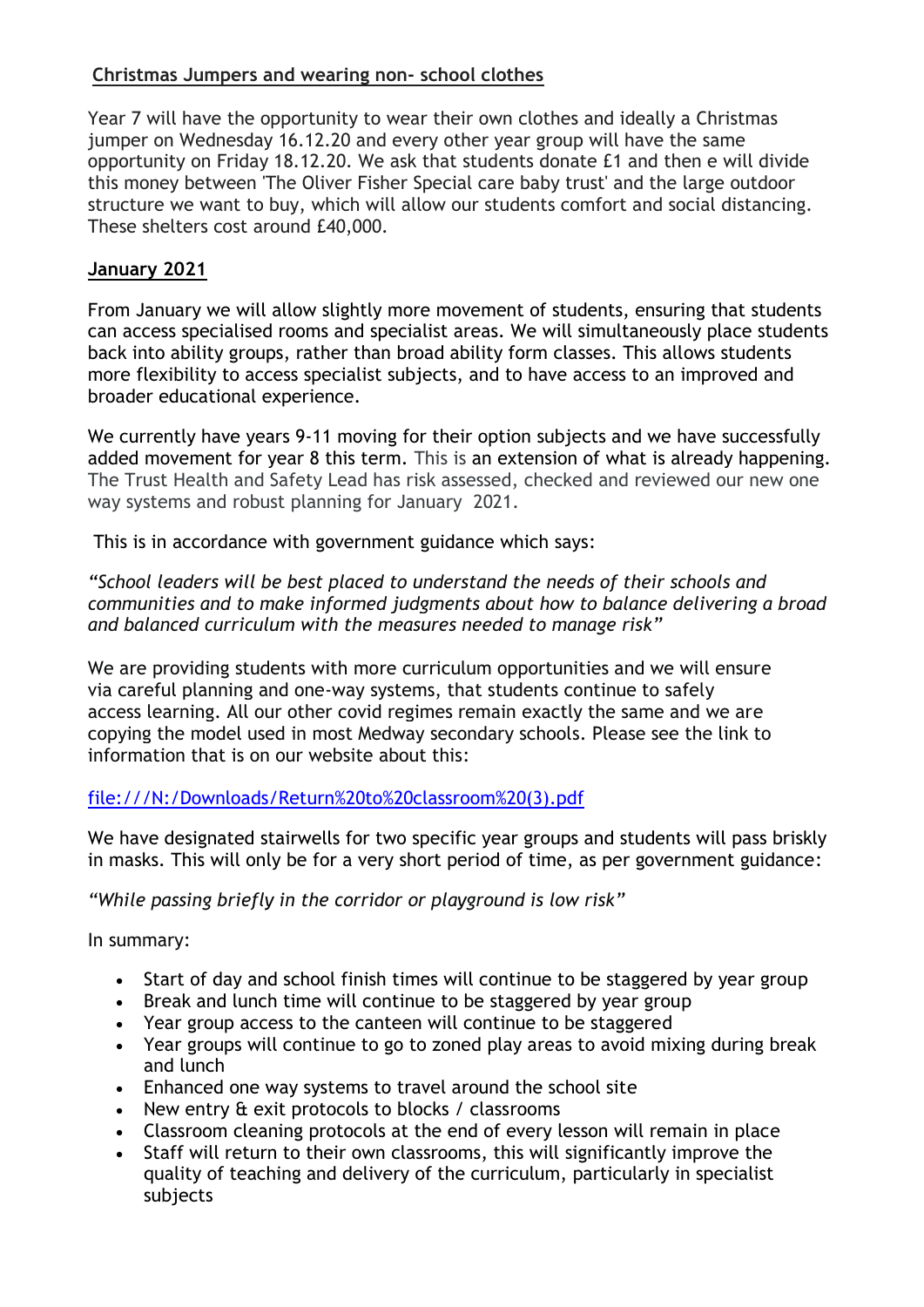- Students must follow the outdoor one way system when moving between blocks
- Students must wear face coverings in all corridors and stairwells when moving between lessons
- Students must follow the guidance on entry and exit points for every block / classroom
- When in corridors or stairwells everyone will adopt a "keep left" protocol to ensure safe and quick movement when travelling
- Staff will be on duty at key locations in all areas of the school during lesson changeovers to supervise the safe movement of students

#### **Examinations this year**

The government has said that pupils in England will take examinations next summer and will be given [advance notice of topics](https://www.theguardian.com/education/2020/dec/03/students-in-england-to-get-notice-of-exam-topics-after-covid-disruption) and allowed exam aids, including formula sheets. We have been told that students will be awarded more generous grades, in line with last summer's improved national results. Grades awarded will have a "similar profile" to those given last year, to reflect the disrupted learning faced by students. Details of exam topics are due to be released in January to enable schools to make best use of teaching time and focus revision. Vocational and technical qualifications will be adapted to ensure parity, the DfE have said. When we have more details about this, we will share them with you.

#### **Rewards at The Howard School**

I am very pleased to inform you that Mr Knights has been appointed to lead on Rewards at The Howard School.

Every student from year 7-11 has been placed in one of the five new Houses. Students know that their House Points contribute to the House Points Competition which is an event that runs throughout the year. The more Championship points a House wins throughout the year, the higher chance of them being crowned Howard School House Champions.

The first House Event was House Art; working with the Art department we asked year 7, 8 and 9 students to design the crests for the five new Houses: Attenborough, Hawking, Pankhurst, Tull and Turing. As of today, the five crest designs have been chosen.

Two sporting events were due to take place this term: House Volleyball and House Table Tennis. Both events needed to be postponed, for Covid related reasons, but they will take place in Term three. A House FIFA Competition is taking place this week for Year 7.

Throughout term one, the form in each year group with the most House Points in a week were recognised with the title of 'Form of the Week'. At the end of the term, the form who had received the title of 'Form of the Week' most often were rewarded with a free breakfast from the canteen. The winning forms were: 7W1, 8H1, 9T1, 10T5, 11T2. Unfortunately due to the nature of Term two, Form of the Week has currently paused. This will be picked back up in Term three.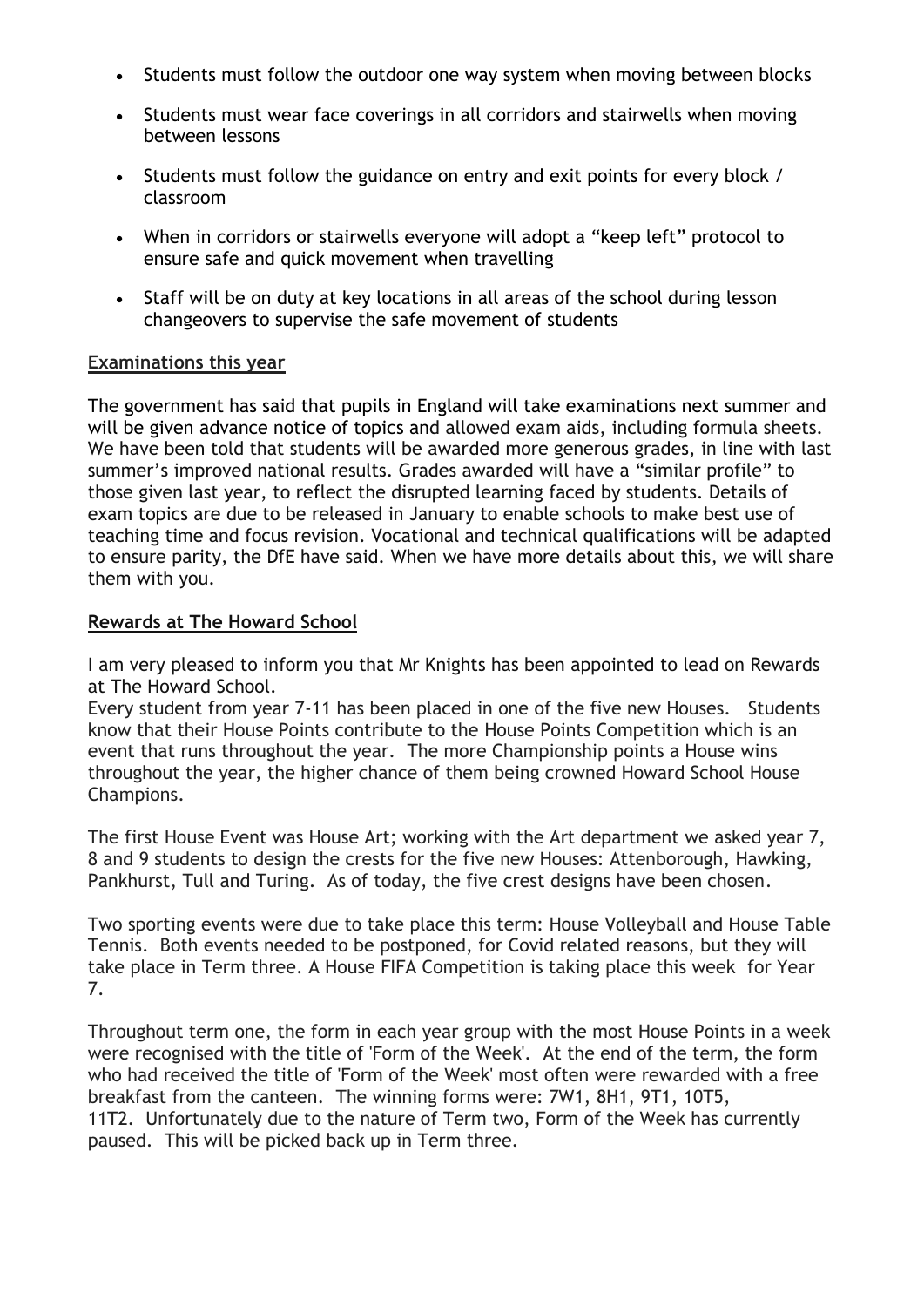### **Our School dog Tāne**

The Howard school would like to introduce our newest member of the school community, our trainee therapy and school dog Tāne (Tar-nay). Tāne is a puppy and is at the beginning of his training to become an effective member of the school community.

After much research it was decided that a working breed is the best breed of dog for this role, due to their high intelligence and trainability. It was also decided that a puppy who lives with a member of staff and their family would be ideal.

The top priority has been to ensure that the temperament of the breed and the parents is suitable for interaction with students. This resulted in choosing a Sprollie, a cross between a springer spaniel and a border collie. These working breeds are highly intelligent, have a mild temperament, have easy trainability, eager to please and are emotionally receptive to people. Tāne's parents were both working dogs themselves and are excellent with children and other animals. Tāne is being raised in a family home with two children, aged 9 and 12, so is already accustomed to being around young people.

It is accepted that interacting with dogs is not appropriate for all young people, but that for some it has the potential to provide many positive benefits. Any parent/carer who does not want their child to interact with the dog is invited to write to inform the school of their wishes at [office@thehowardschool.co.uk.](mailto:office@thehowardschool.co.uk) The risk assessment will be reviewed regularly and the impact of a school dog will be evaluated by the school Leadership Team.

Students can benefit both educationally and emotionally through contact and interactions with a dog. A school dog can increase students' understanding of responsibility, as well as help to develop empathy and nurturing skills. Dogs have been used to help young people overcome adversity or to improve their emotional wellbeing.

#### **Is there a risk in bringing a dog into a school environment?**

This is just another risk that needs to be managed. We believe that through a rigorous risk assessment process the risk can be managed by school staff.

#### **Who owns/looks after the dog?**

The dog is owned by Mr Webb and he is with a loving family who have a lot of experience with dogs.

#### **Has a risk assessment been undertaken?**

Yes, we have carefully considered having a dog in school and sought advice from many sources, including other schools that successfully already have a school dog.